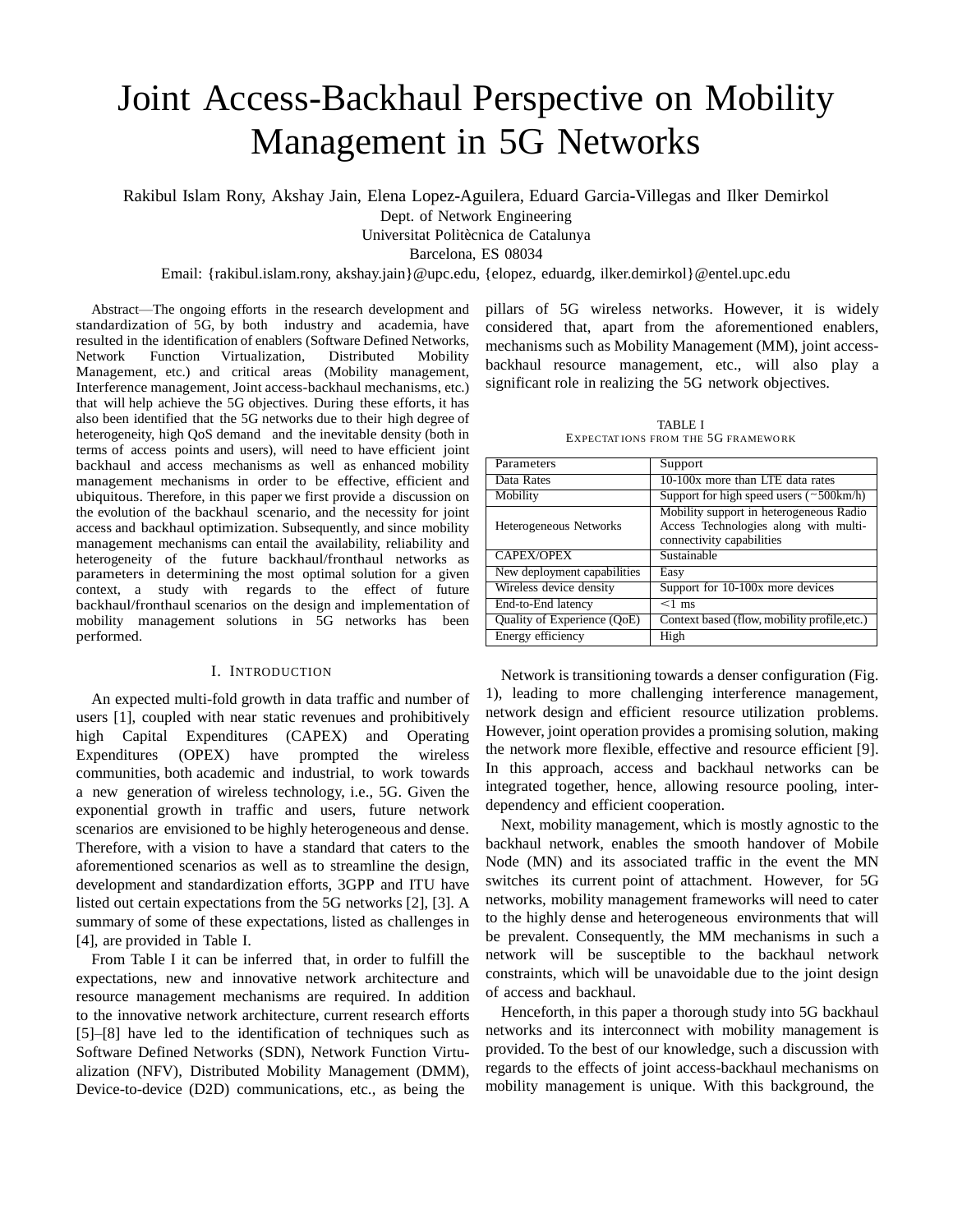

Fig. 1. Radio Access Network evolution

rest of the paper is structured as follows: Section II provides a detailed study into 5G backhaul scenarios, requirements and potential backhaul solutions. Section III then briefly discusses the joint design of access and backhaul networks with different approaches. Following this discussion, Section IV presents the dependency and joint operation of MM with the backhaul network, which is often not considered. Finally, this paper is concluded with future research directions and corresponding challenges.

#### II. 5G BACKHAUL SCENARIOS

Older generations, such as 1G and 2G were deployed using leased line, copper or fibre line as backhaul. Public Switched Telephone Network (PSTN) lines have also been considered as an option in few cases. Voice traffic in 1G and 2G was simply supported by backhaul links, which evolved from a collection of Time Division Multiplexed (TDM) links. Later, in 2G and 3G, microwave wireless links have also worked as backhaul links while backbone of the network was still wireline based [10]. However, due to multiple different use cases and deployment scenarios in future networks, solo wireline based backhaul network is not a cost efficient option for the operators anymore. For cost efficient and fast deployment, wireless backhaul options are very attractive. Contradictory to their advantages, wireless backhaul links add interference in the network and have capacity and distance limitations. To take the advantages of both the aforementioned solutions, i.e., wired and wireless, 5G networks are anticipated to be deployed with heterogeneous backhaul networks. From the architectural point of view, 5G transport network is expected to be very complex and composed with backhaul, midhaul and fronthaul.

## *Backhaul*

Traditionally, the links connecting Base Station (BSs)/Evolved-NodeB (eNBs) (performing RAN processing) to the core network are called backhaul links (BH), which

consist already in a popular term. In this scenario, links connecting one BS/eNB to another BS/eNB are also considered as BH. On the other hand, in the centralized approach, i.e. Centralized RAN (CRAN), the link connecting Baseband Unit (BBU) and the core network is also called BH. Moreover, in 5G networks, both Distributed (RAN processing is distributed to BSs) RAN (DRAN), and CRAN will co-exist and, in both cases, BH is carrying large amount of traffic to/from the core network. For a cost effective deployment, all these BSs can be connected to the core network and, thus, those BSs are linked to each other via the core network, although adding latency. According to [11], copper wire and wireless links can be used as BH links where optical fibre has not been already deployed. Different approaches such as Resilient Packet Ring (RPR), Optical Add Drop Multiplexing (OADM) ring technology and Wavelength Division Multiplexing (WDM) can be used for better performing BH with lower latency.

## *Fronthaul*

CRAN approach centralizes most of the RAN functionalities in BBU and the connecting links between BBU and Remote Radio Heads (RRH) are known as fronthaul (FH). The links connecting the RRHs to each other are also considered as FH link. Common Public Radio Interface (CPRI), Open Base Station Architecture (OBSAI) and Open Radio equipment Interface (ORI) are popular options for FH, although FH might have both wired and wireless links deployed. FH has already been justified as a key element of future networks having stringent requirements. Few novel interfaces for FH are also being explored such as, fronthaul-lite, Next Generation Fronthaul Interface (NGFI) and xHaul.

## *Midhaul*

In 3GPP terminology, the X2 based inter eNB interface is called the midhaul. However, with regards to future 5G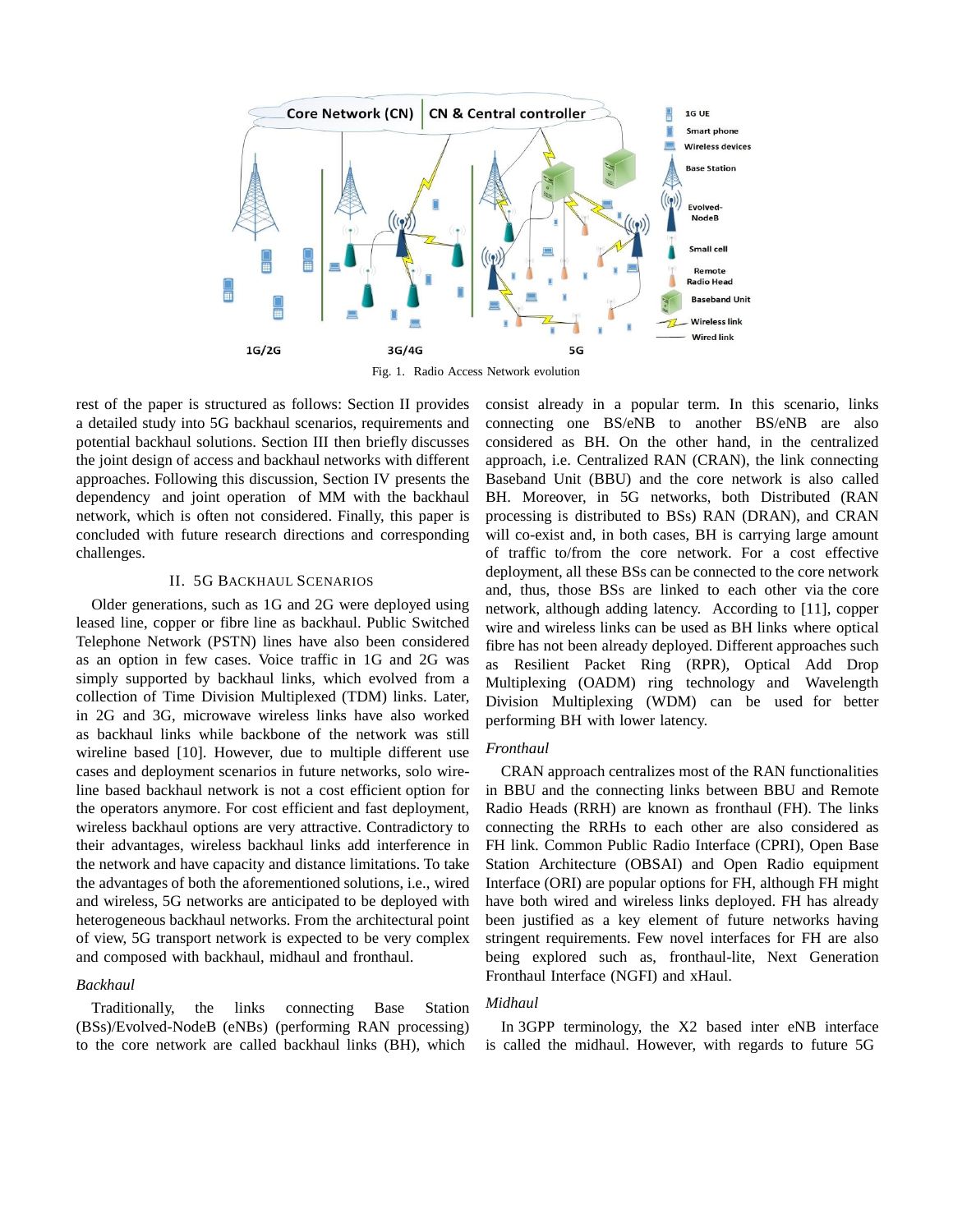

Fig. 2. Heterogeneous backhaul in 5G networks

based mobile networks, in [12] this term is used differently. According to [12], midhaul is the connecting link between aggregated fronthaul point and BBU. The idea is to benefit from multiplexing gains. Additionally, some data compression techniques can also be adopted in the aggregator to relax the requirements for the subsequent transport network. The midhaul links can be wired or wireless links according to network requirements and availability.

Fig. 2 helps to understand the separation between fronthaul, midhaul and backhaul. In subsequent sections, the term backhaul is used to refer to the entire transport network, including both fronthaul and midhaul. In few cases they might be mentioned separately for better understanding.

The complex heterogeneous transport network depicted in Fig. 2 will be a dominant element in 5G networks, which also needs to assure very high Quality of Service (QoS). With the evolution of RAN technologies, the expectations and popularity of mobile broadband access are growing by multiple fold. According to [2], International Mobile Telecommunications for 2020 (IMT-2020) is expected to support a connection density up to  $10^6/\text{km}^2$ . Moreover, the evolving (e.g. Carrier Aggregation (CA), HetNet) and disruptive features (e.g. Multi Radio Access Technology (RAT), multi-tenancy, enhanced mobility, etc.) of 5G require an exclusive transport network which is flexible and scalable. Moreover, to support the anticipated traffic, 5G networks are expected to employ the idea of frequency reuse as a promising solution. As a consequence, future mobile networks will utilize the concept of multiple sizes of small cells (e.g. atto-cells, femto-cells, pico-cells) in the network connecting very large amount of devices expecting high data rates. This deployment scenario with huge number of Access Points (APs)and users in the network introduces us to the concept of Ultra Dense Network (UDN). To support the UDN in the access network, a high capacity, low latency backhaul network is necessary to ensure that backhaul is not acting as bottleneck. Moreover, CRAN introduces more stringent requirements in the backhaul network, due to the fact that proper communication between RRH and BBU and between BBU and core network are needed, whereas a large amount of data needs to be transported in a very small amount of time. Nonetheless, apart from capacity and latency, enhanced synchronization is also a key requirement for 5G backhaul network.

To meet these aforementioned requirements, there are some already popular wired and wireless technologies being considered as backhaul solutions for 5G networks. All of them have their own advantages and shortcomings. Optical fibre as wireline backhaul is by far the best option in terms of capacity, latency and QoS, though it has shortcomings as less scalability and high deployment cost. Passive Optical Network (PON) technology for fibre has been evolving throughout the years, improving the performance of fibre based solutions. Besides, copper base wired backhaul with Asymmetric Digital Subscriber Line (ADSL), Very high speed Digital Subscriber Line (VDSL) and G.Fast technologies also provide promising wireline backhaul solutions with high link capacity, yet again not suitable for many use cases of access points. On the other hand, higher frequency wireless options provide larger link capacity, but they are very vulnerable to environmental effects. For instance, mmWave operating in three different bands, 60 GHz (V-band), 70/80 GHz and 90 GHz (E-band > 60 GHz) has recently begun to appear as attractive option for future wireless backhaul and access network technology, as it offers very large capacity (up to 10Gbps) compared to other wireless options. Moreover, advanced technologies, such as spatial multiplexing and beamforming can improve the overall performance of mmWave. Besides mmWave, already popular wireless options, such as Free Space Optical (FSO), Sub-6GHz, traditional microwave (Pointto-Point (PtP), Pointto-multi-Point(PtmP)), can also be considered as wireless backhaul options for 5G according to their availability and particular requirements. However, most of them require Line of Sight (LoS) propagation for reaching the expected performance. Fig. 3 illustrates different backhaul solutions.

## III. JOINT DESIGN OF ACCESS AND BACKHAUL IN 5G

In 5G, the transport network composed by BH and FH is expected to be a costly component, because of its heterogeneity, complexity and stringent requirements. Previously, including 3GPP architecture, radio access designs considered backhaul network to be sufficient [13], which is certainly not the scenario in upcoming 5G networks. In this situation, resource sharing and joint design of access and backhaul network can minimize the network CAPEX and OPEX significantly. Moreover, in dense networks APs have to serve one User Equipment (UE) cooperatively as several APs will be available for one UE. This cooperation needs to take into account the backhaul condition for the APs, best path (link quality, number of hops, etc.) for the UE and the access network conditions all together. To perform this cooperative operation in a cost efficient way, joint operation between access and backhaul, hence blurring the separation line between access and backhaul networks becomes necessary [13].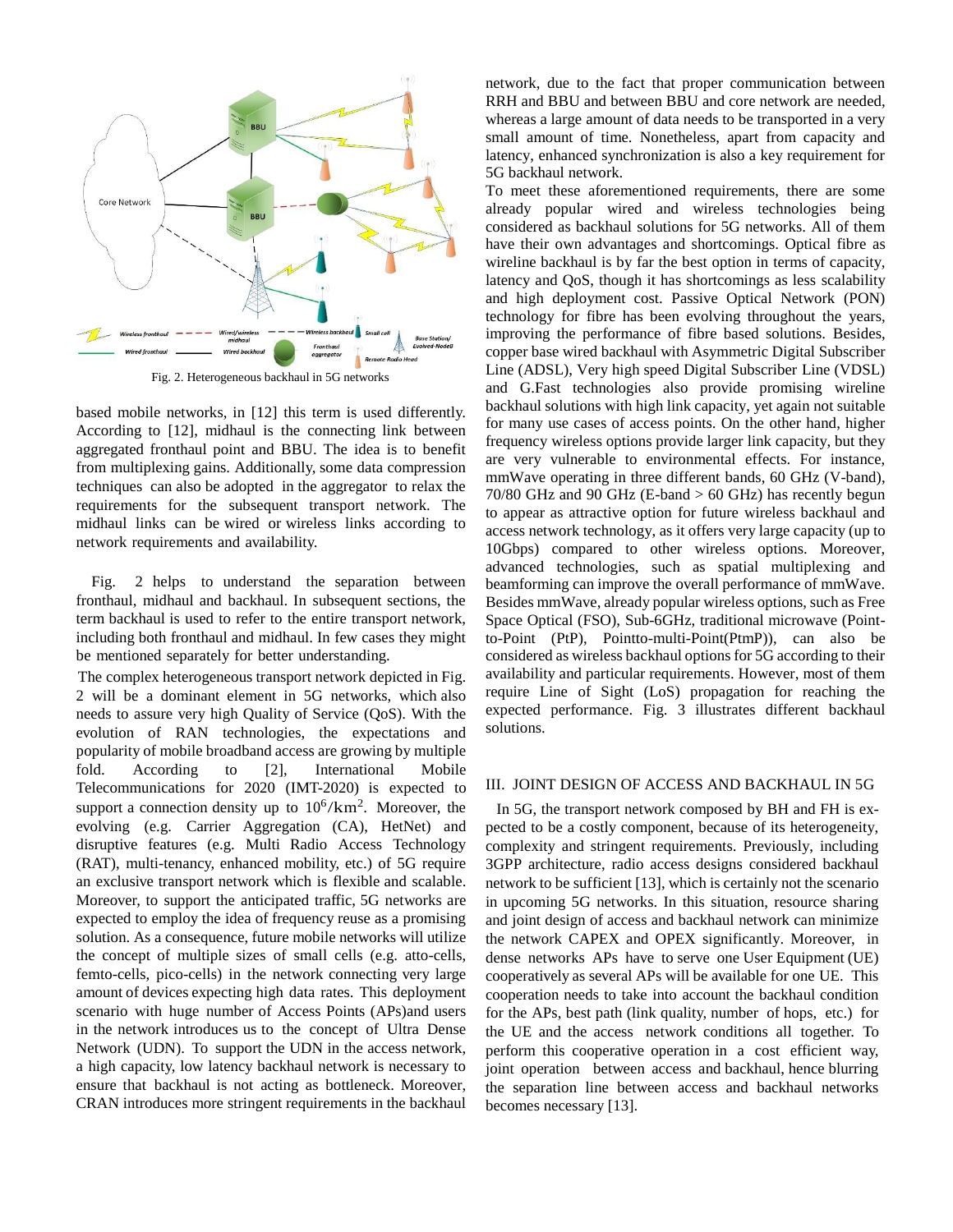

Fig. 3. Distinct Backhaul solutions

Additionally, as the wireless backhaul options are providing more attrac- tive solutions (i.e. cost efficiency, deployment feasibility, fast and easy deployment), technologies using the same resources (e.g. frequency channels) may be used by both access and backhaul networks. Therefore, in future networks the access and backhaul networks cannot be seen as separate entities, rather, integrated together to ensure the best use of resources [9], while solo optimization of access network is not enough anymore.

With this in mind, Fig. 4 depicts some different approaches to validate the Joint Design of Access and Backhaul (JDAB), where access and backhaul networks take into consideration each other requirements and availability. **Flexible RAN** allows the RAN functionalities to transition between CRAN and DRAN architectures on demand. Flexible-RAN is an idea to find out the trade-off between CRAN and DRAN according to the backhaul link quality and availability allowing the benefits of both approaches. **Functional split** in different layers (e.g. PHY layer, MAC layer) allows splitting of functions within a layer to achieve the centralization gain and to relax the BH requirements. For instance, if good capacity BH link is available, more functions can be centralized and vice-versa. **Access and BH awareness** is a context aware approach, where access and backhaul networks are aware to each other's requirements and limitations. Traditionally, the APs in the network are fed with equal amount of BH resources, which sometimes results in misuse of them. Hence, when access and BH are aware of each other, efficient resource distribution can be beneficial. Joint **interference management** of access and BH networks is very essential for in-band backhaul solutions, where access and backhaul networks use the same band for transmission. Under these situations, access and BH might act as interferer to each other and hence, joint management of interference is required. **Load balancing** is already a popular idea for balancing the load between different APs, however, traditional approaches do not consider the BH network load or congestion. Joint load balancing can take into account both the access and BH level load scenario and balance the load accordingly. **Resource allocation** schemes for the users in access network need to consider the BH

resources and link quality along with access level resources. Similarly, resource allocation schemes for the BH networks should also consider the requirements in corresponding access networks. Joint **energy optimization** technique validates the idea of network wide energy optimization of both access and BH networks to increase the overall energy efficiency. For instance, to save energy, some access nodes might minimize the transmit power and few users will be handed over to a nearby AP without considering the BH situation of the new AP, which might create congestion. Whilst, network-wide energy optimization considers both access and BH performance degradation and tolerance level due to power minimization. Finally, similar to other mechanisms, traditional **MM** has also considered the backhaul network to be ideal or sufficient. In the subsequent section we mention the different parameters taken into account by different MM approaches and why BH network quality (i.e. link capacity and latency) must be considered.



Fig. 4. Different approaches of joint Design of Access and backhaul

## IV. BACKHAUL RESOURCE CONSIDERATIONS IN MOBILITY MANAGEMENT

For any wireless technology to be ubiquitous and hence, successful, managing mobility of users is a critical aspect. By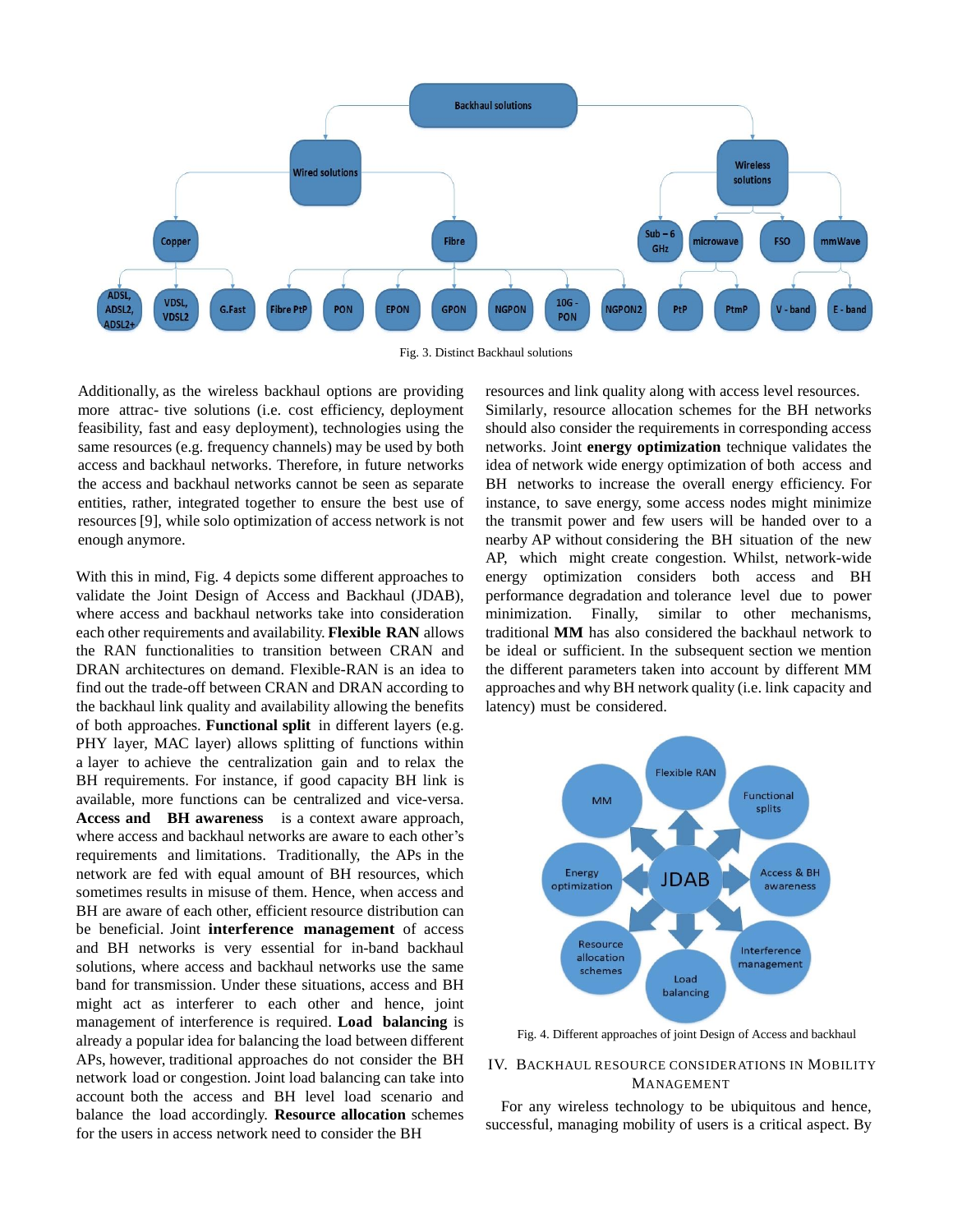ensuring mobility in the network, the QoE for the users is enhanced. Consequently, standard bodies such as IETF, IEEE, 3GPP and ITU have over time proposed many standards and protocols that provide such mobility, whilst ensuring the requested QoS as well as maintaining fair utilization of network resources. Methods such as IEEE 802.21/802.21c [14], [15] provide mobility not just within a particular RAT but, they guarantee mobility to the user amongst various RATs (such as IEEE 802.11/16/15, etc.). Concurrently, protocols such as Mobile IPv6 (MIPv6), as proposed by IETF, help in ensuring continuity of service during network level mobility events. MiPv6 variants such as PMiPv6, which is a network centric approach (i.e., it does not need the user to participate in MM signaling), have found acceptance in 3GPP-LTE networks. Additionally, 3GPP, for LTE networks, has also defined the X2 and S1 handover procedures [16], depending on the type of interfaces present in a particular geographical area.

Whilst, the aforementioned strategies have sufficed the needs of the current day networks, 5G networks have been envisioned to be more dense, heterogeneous and dynamic. The extremely intricate and challenging nature of the 5G network, is illustrated through Fig. 1. It can be seen that the future scenarios will have higher density of users as well as of access points. Further, the various access points within the network, utilizing different RATs, will contribute to the heterogeneity of the network. In addition to the increased density and heterogeneity of the future network scenarios, as compared to the current scenario, the ability to deal with multiple mobility profiles, ranging from static sensors to fast moving users, will also be a critical component.

With this background, recent research efforts on designing mobility management solutions for 5G networks, such as  $[17]$ – [19], have proposed approaches which essentially equip the network/user with efficient RAT selection (handover management) methods or SDN based algorithms for fast path switch- ing and reduced latency during network level mobility events. These two broad classes of mobility management approaches focus on parameters such as network load, Received Signal Strength Indicator (RSSI), signaling cost, packet forwarding cost, user/network policies, etc. It is important to note here that the design and development of such mobility management techniques assume that the BH resources are uniform and unconstrained. However, the BH resources in 5G networks will be heterogeneous and nonideal in nature (Section II). Consequently, the mobility management strategies for the future networks, in addition to the standard MM parameters, also need to take into consideration the uniqueness in the BH scenarios that will be prevalent in the 5G networks.

BH networks in the future 5G will be composed of both the wired and wireless media (Section II). Given the ultra- dense nature of the future networks with regard to the number of users accessing the network, the amount of available BH capacity becomes a critical factor whenever a handover decision is made. The critical nature of this factor can be further understood from the fact that, if multiple users are assigned the same access point and, thus, the same BH

resources (through handovers of initial attach procedures), then the probability that a particular BH link is congested will be high.

It is important to state here that, in addition to the user requested handovers, traffic transfer decisions in order to perform load balancing tasks also implicitly invoke mobility management protocols. In such scenarios, the critical nature of BH resources should also be taken into consideration.

Not only will BH networks be heterogeneous, but they will also serve APs which are either connected directly to the BBU pool or can be reached via multiple-hops (Fig. 1). Further, it has been discussed that the available link capacity will be an important factor for consideration whilst generating a mobility management decision. However, there might be scenarios where the users are assigned to APs which are connected to the core network via multiple hops. In such a scenario, if the users are accessing delay sensitive services, then such an AP assignment will most certainly lead to a degradation in the QoS as the BH induced network latency will increase.

And hence, in addition to the available BH link capacity, the number of hops that the user will have to traverse to reach the core network, after the handover process, will also be critical in devising mobility management strategies for 5G networks. Additional to the aforesaid factors, the availability (there might be scenarios where a particular link is congested or non-functional) and reliability (wired links are always more reliable than wireless links; amongst wireless links, Signal-tonoise Ratio (SNR) of each individual link will be a crucial determining factor towards their relative reliability) of the BH resources also merit consideration by the mobility management strategies employed in the 5G networks. Therefore, in order to generate an optimal mobility management solution that also takes into account the unique scenario that the future BH networks will present, the MMaaS paradigm [20], which aims to provide flexibility to MM mechanisms through its provision of granularity in service, will need to incorporate all the BH network related factors discussed so far. Consequently, the flexibility and granularity offered by the MMaaS paradigm will be potentially enhanced further.

To illustrate, from Fig. 5, it can be seen that the mobility management services are employed as an application on top of the SDN-controller (SDN-C). These services, which maybe present on a cloud, have the complete network view. Subsequently, parameters from both the user as well as the network can be extracted by the aforementioned MM application. The extracted parameter values consist of detected access point SINR/RSSI/SNR value, flow types, mobility profile, user/network policies, BH network scenario information, etc. After these parameters are analyzed, a mobility management solution based on the current user and network context is generated, which is then executed by the SDN controller. It is important to note that, with the BH network scenario information, the network can provide improved mobility management solutions. Thus, the already available granularity perspectives in the MMaaS paradigm, i.e., flow, mobility profile, network load, user/network policies [20], can now utilize this extra access and BH network information to customize the offered MM solutions even further.